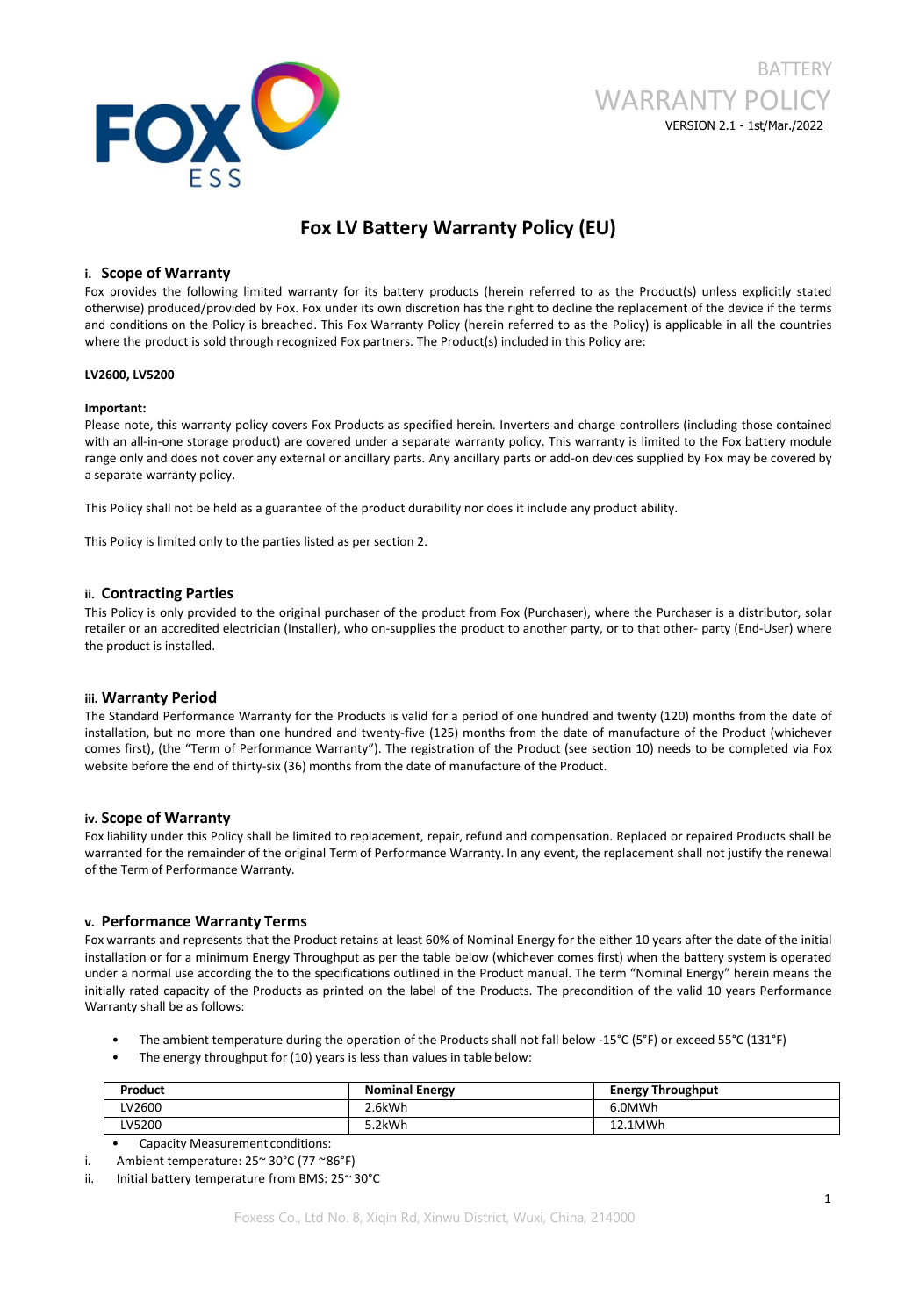

iii. Current and voltage measurement at battery DC side iv. Charging/discharging method Charge: (0.5) CC/CV, (Constant voltage 51.2V), Cut-off current (0.05)C Discharge: (0.5) CC/CV, Cut-off voltage (43.2V) Current at (0.5C): 25A, 0.5C:25A (LV2600); 50A, 0.5C:50A (LV5200)

## **vi. Policy Claim Eligibility**

The only person(s) eligible to claim warranty under this contact are the Installer and Fox authorized personnel. If the Installer has gone into administration or insolvency or ifthe site is in a remote area, the End-User/Installer at their discretion and expense may appoint a Local Installer to carry out the functions of the original Installer. Eligibility of a Service Rebate is in accordance with sections 5 and 6 of this Policy.

Annual inspection is required from the 6<sup>th</sup> year after inverter's commissioning date by a Fox authorized suitably qualified technician, and that documented evidence of the inspection is kept on record. Failure to adequately maintain the equipment in the manner described may invalidate any warranty claims.

## **vii.Limited Liability**

In the event of damages related to the causes listed below, no warranty claims will be acknowledged or accepted. Claims that relate to defects that are caused by the following factors are not covered by Fox's warranty obligations:

- Inadequate ventilation and circulation resulting in minimized cooling and natural airflow;
- Improper installation of the Product(s) and/or installation performed by a non-accredited Installer;
- Improper or noncompliant use, installation, commissioning, start up or operation;
- Improper wiring of the Product causing arching or damage of the Product or its parts;
- Improper use or misuse of the Product(s) by the Installer or End-User e.g. damage resulting from dropping the Product during installation;
- Use of improper connectors, e.g. where the Installer has installed the Product with different brand and/or model of connectors other than those supplied with the Product;
- Damage of the Product(s) that originate from other parts of the system;
- Force majeure (storm damage, lightning strike, overvoltage, fire, thunderstorm, flooding etc.)
- Damage that occurred during the transportation of the Product(s);
- Flaws that do not adversely affect the proper functioning of the product(s), e.g. cosmetic issues, wear and tear;
- Unauthorized repair and reinstallation of the Product(s);
- Where the Installer has not followed the warranty claim process and detailed in section 9, and/or proper evidence of the fault and/or test carried out on site has not been provided to Fox;
- Failure to follow the safety regulations and/or operating instructions in respect to the Product(s) operating manual.

## **viii. Product Replacement and Compensation**

In the event the Products are not available in the market anymore, Fox, at its option, may replace it with an alternative product with equivalent functions and performance.

## **ix. Exclusions**

This Policy does not cover the components that were not initially sold by Fox as a part of the system. This also includes components of the system sourced by the End-User or Installer that may be of the same manufacturer and/or model as the one provided by Fox.